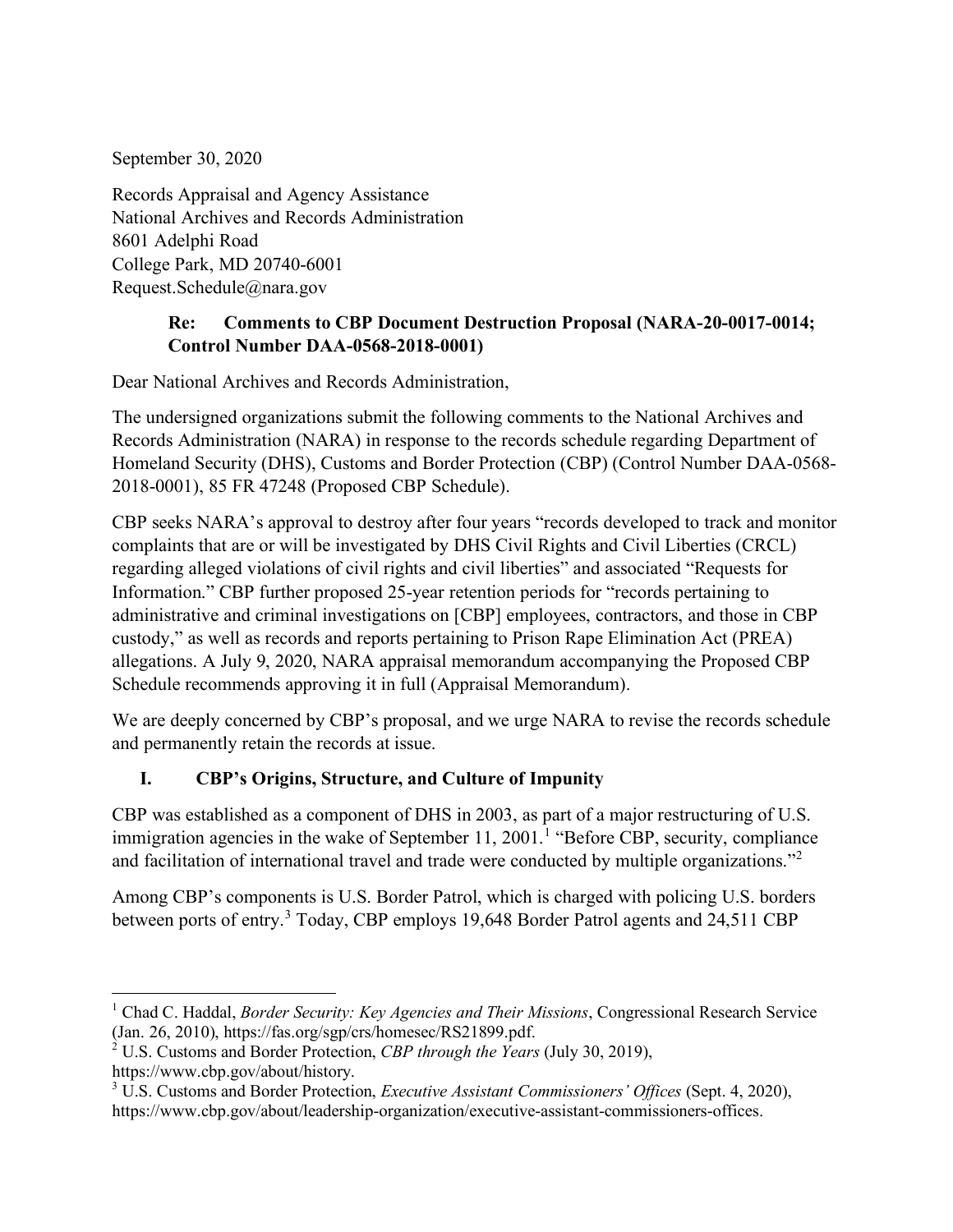officers tasked with enforcement at ports of entry.[4](#page-1-0) Since the agency's inception in 2003, CBP's budget has increased from \$[5](#page-1-1).9 billion to nearly \$17 billon.<sup>5</sup> It is now the largest federal law enforcement agency in the United States.<sup>[6](#page-1-2)</sup>

Despite its relatively recent creation, CBP has already amassed a disturbing record of abuse and misconduct, as well as a deep-rooted culture of impunity.<sup>[7](#page-1-3)</sup> Compounding the problem, accountability mechanisms have utterly failed to keep pace with CBP's rapid expansion and massive workforce.

Indeed, a volume of evidence shows that CBP's devised accountability mechanisms have not, in fact, held it accountable for abuse and misconduct.<sup>[8](#page-1-4)</sup> The accountability mechanisms are also shrouded in secrecy. Though a Cato Institute study found strong evidence of CBP's misconduct and disciplinary infractions from 2006 to 2016, it was "virtually impossible to assess the extent of corruption or misconduct in U.S. Customs and Border Protection . . . because most publicly available information [was] incomplete or inconsistent."[9](#page-1-5)

Data obtained by the American Immigration Council ("Council") in 2017 revealed that the agency took "no action" in 95.9 percent of complaints made against agents—including verbal abuse, theft of property, and physical assault—over a three year-period.<sup>[10](#page-1-6)</sup>

The lack of accountability for agency abuses is largely due to CBP's failed disciplinary system. Despite a set of recommendations issued by an independent advisory panel in 2016, CBP has still

[https://www.cbp.gov/sites/default/files/assets/documents/2020-Jun/CBP-Snapshot-20200611-web.pdf.](https://www.cbp.gov/sites/default/files/assets/documents/2020-Jun/CBP-Snapshot-20200611-web.pdf)

[https://www.americanimmigrationcouncil.org/research/still-no-action-taken-complaints-against-border](https://www.americanimmigrationcouncil.org/research/still-no-action-taken-complaints-against-border-patrol-agents-continue-go-unanswered)[patrol-agents-continue-go-unanswered;](https://www.americanimmigrationcouncil.org/research/still-no-action-taken-complaints-against-border-patrol-agents-continue-go-unanswered) *see also* Daniel E. Martinez, Guillermo Cantor & Walter Ewing, Am. Immigr. Council, *No Action Taken: Lack of CBP Accountability in Responding to Complaints of Abuse* (May 2014), https://www.americanimmigrationcouncil.org/research/no-action-taken-lack-cbpaccountability-responding-complaints-abuse (of 809 complaints of alleged abuse lodged against Border Patrol agents between January 2009 and January 2012 - including cases involving physical, sexual, and verbal abuse - 97 percent resulted in "No Action Taken"); Dana Liebelson, *A CBP Officer Shot A 21- Year-Old American In The Head. 6 Months Later, CBP Won't Say Why*, HuffPost (Aug. 19, 2019), [https://www.huffpost.com/entry/cbp-shooting-unarmed-vehicles\\_n\\_5d24cd0ae4b0583e4828365f.](https://www.huffpost.com/entry/cbp-shooting-unarmed-vehicles_n_5d24cd0ae4b0583e4828365f) <sup>9</sup> Alex Nowrasteh, CATO Institute, *Border Patrol Termination Rates: Discipline and Performance Problems Signal Need for Reform* (Nov. 2, 2017), [https://www.cato.org/publications/policy-](https://www.cato.org/publications/policy-analysis/border-patrol-termination-rates-discipline-performance-problems-signal)

<span id="page-1-5"></span>[analysis/border-patrol-termination-rates-discipline-performance-problems-signal.](https://www.cato.org/publications/policy-analysis/border-patrol-termination-rates-discipline-performance-problems-signal)

<span id="page-1-6"></span><sup>10</sup> Guillermo Cantor & Walter Ewing, *supra* 8.

<span id="page-1-0"></span><sup>4</sup> U.S. Customs and Border Protection, *Snapshot: A Summary of CBP Facts and Figures* (June 2020),

<span id="page-1-1"></span><sup>5</sup> American Immigration Council, *The Cost of Immigration Enforcement and Border Security* (May 17, 2019),

[https://www.americanimmigrationcouncil.org/research/the-cost-of-immigration-enforcement-and-border](https://www.americanimmigrationcouncil.org/research/the-cost-of-immigration-enforcement-and-border-security)[security.](https://www.americanimmigrationcouncil.org/research/the-cost-of-immigration-enforcement-and-border-security)

<span id="page-1-2"></span><sup>6</sup> Shaw Drake & Andrea Flores, *Border Patrol Violently Assaults Civil Rights and Liberties*, ACLU (June 24, 2020)[, https://www.aclu.org/news/immigrants-rights/border-patrol-violently-assaults-civil-rights-and](https://www.aclu.org/news/immigrants-rights/border-patrol-violently-assaults-civil-rights-and-liberties/)[liberties/.](https://www.aclu.org/news/immigrants-rights/border-patrol-violently-assaults-civil-rights-and-liberties/)

<span id="page-1-3"></span> $^7$  *Id*.

<span id="page-1-4"></span><sup>8</sup> Guillermo Cantor & Walter Ewing, Am. Immigr. Council, *Still No Action Taken: Complaints Against Border Patrol Agents Continue to Go Unanswered* (August 2017),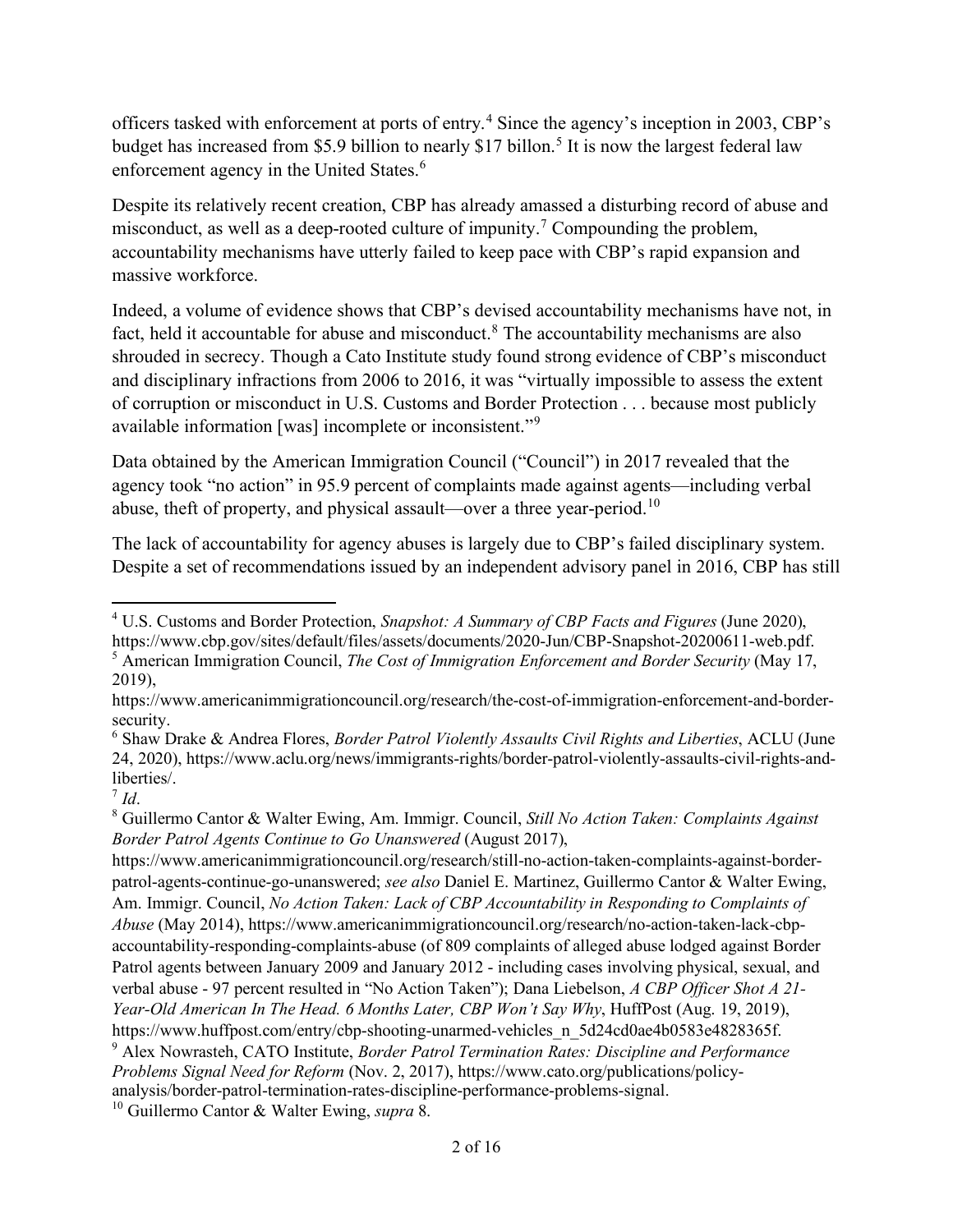not taken adequate steps to fix the system. For example, the panel recommended CBP hire 350 internal affairs investigators, but the agency has not done so. It also recommended the appointment of a discipline czar to coordinate internal accountability across the agency. Over three years later, the agency has yet to create that position.<sup>[11](#page-2-0)</sup>

In addition to CBP's failed disciplinary and internal accountability mechanisms necessitating robust retention of all agency records, the frequent lack of public findings or recommendations issued by CRCL in response to complaints further supports the need to retain internal CBP records related to all oversight inquires. In 2016, the DHS inspector general acknowledged the need to investigate whether CRCL was effectively responding to complaints, but that audit never happened.<sup>[12](#page-2-1)</sup> In 2019 alone the ACLU of Texas and the ACLU of San Diego and Imperial Counties filed at least 11 separate complaints with CBP's joint intake system regarding CBP's abuses at the Southwest border.<sup>[13](#page-2-2)</sup> Those complaints contained numerous individual examples of abuse by CBP and were built on hundreds of interviews. Only one resulted in a confirmed DHS Office of Inspector General (OIG) investigation, while others received form letter responses

<span id="page-2-0"></span><sup>11</sup> A.C. Thompson, *Years Ago, the Border Patrol's Discipline System Was Denounced as 'Broken.' It's Still Not Fixed*, ProPublica (June 20, 2019), [https://www.propublica.org/article/border-patrol-discipline](https://www.propublica.org/article/border-patrol-discipline-system-was-denounced-as-broken-still-not-fixed)[system-was-denounced-as-broken-still-not-fixed.](https://www.propublica.org/article/border-patrol-discipline-system-was-denounced-as-broken-still-not-fixed)

<span id="page-2-1"></span><sup>12</sup> Department of Homeland Security, Office of Inspector General, *Fiscal Year 2016 Annual Performance Plan*, at 29 (Sep. 30, 2015),

[https://www.oig.dhs.gov/sites/default/files/assets/SAR/2016/OIG\\_APP\\_FY16.pdf;](https://www.oig.dhs.gov/sites/default/files/assets/SAR/2016/OIG_APP_FY16.pdf)

Maryam Saleh & Spencer Woodman, *A Homeland Security Whistleblower Goes Public about ICE Abuse of Solitary Confinement*, The Intercept (May 21, 2019), [https://theintercept.com/2019/05/21/ice-solitary](https://theintercept.com/2019/05/21/ice-solitary-confinement-whistleblower/)[confinement-whistleblower/](https://theintercept.com/2019/05/21/ice-solitary-confinement-whistleblower/) (Erica Paulson confirmed no audit done).

<span id="page-2-2"></span><sup>13</sup> *See* Sarah Thompson, ACLU San Diego & Imperial Counties, *Administrative Complaint Series Reflects Horrors of CBP Detention* (Sep. 15, 2020), [https://www.aclusandiego.org/administrative-complaint](https://www.aclusandiego.org/administrative-complaint-series-reflects-horrors-of-cbp-detention/)[series-reflects-horrors-of-cbp-detention/](https://www.aclusandiego.org/administrative-complaint-series-reflects-horrors-of-cbp-detention/) (four complaints filed between January and July 2020, on the mistreatment of detained people in CBP custody in Southern California, including the treatment of pregnant women, sick children, family separation, and verbal abuse); ACLU, *Complaint Re: CBP's unlawful turn back of Mexican asylum seekers at ports of entry* (Nov. 14, 2019),

[https://www.aclutx.org/sites/default/files/aclu\\_oig\\_complaint\\_metering.pdf;](https://www.aclutx.org/sites/default/files/aclu_oig_complaint_metering.pdf) ACLU, *Complaint Re: Pregnant women returned to Mexico under the "Migrant Protection Protocols" (MPP)* (Sept. 26, 2019), [https://www.aclutx.org/sites/default/files/aclu\\_oig\\_complaint\\_preg\\_mpp.pdf;](https://www.aclutx.org/sites/default/files/aclu_oig_complaint_preg_mpp.pdf) ACLU & Physicians for Human Rights, *Complaint Re: U.S. Customs & Border Protection's Routine Failure to Provide Necessary Medical Care and Treatment to Individuals in Substance Withdrawal at Ports of Entry* (Sept. 17, 2019)[, https://www.aclutx.org/sites/default/files/poe\\_med\\_care\\_ltr\\_-\\_aclu\\_and\\_phr.pdf;](https://www.aclutx.org/sites/default/files/poe_med_care_ltr_-_aclu_and_phr.pdf) ACLU, *Complaint Re: U.S. Customs and Border Protection (CBP) Illegally Denying Entry of United States* 

*Citizens as Mexican Authorities Threatened Them with Arrest* (Aug. 8, 2019),

[https://www.aclutx.org/sites/default/files/aclu\\_border\\_rights\\_center\\_eagle\\_pass\\_complaint.pdf;](https://www.aclutx.org/sites/default/files/aclu_border_rights_center_eagle_pass_complaint.pdf) ACLU, *Complaint Re: Abusive Conditions in Border Patrol Detention Facilities in the Rio Grande Border Patrol Sector* (May 17, 2019), https://www.aclutx.org/sites/default/files/aclu\_-

\_rgv\_border\_patrol\_conditions\_oig\_complaint\_05\_17\_2019.pdf; ACLU, *Complaint Re: Abusive Conditions in Makeshift Border Patrol Holding Facilities at Paso del Norte Port of Entry in El Paso, Texas* (Mar. 30, 2019),

[https://www.aclutx.org/sites/default/files/pdn\\_border\\_patrol\\_abuse\\_oig\\_complaint.pdf;](https://www.aclutx.org/sites/default/files/pdn_border_patrol_abuse_oig_complaint.pdf) ACLU, *Complaint Re: U.S. Customs and Border Protection (CBP) Illegally Denies Family Access to Ports of Entry to Lawfully Seek Asylum, Leading to Kidnapping, and Mistreatment in Mexico* (Mar. 27, 2019), [https://www.aclutx.org/sites/default/files/field\\_documents/oig\\_complaint\\_doe\\_family\\_.pdf.](https://www.aclutx.org/sites/default/files/field_documents/oig_complaint_doe_family_.pdf)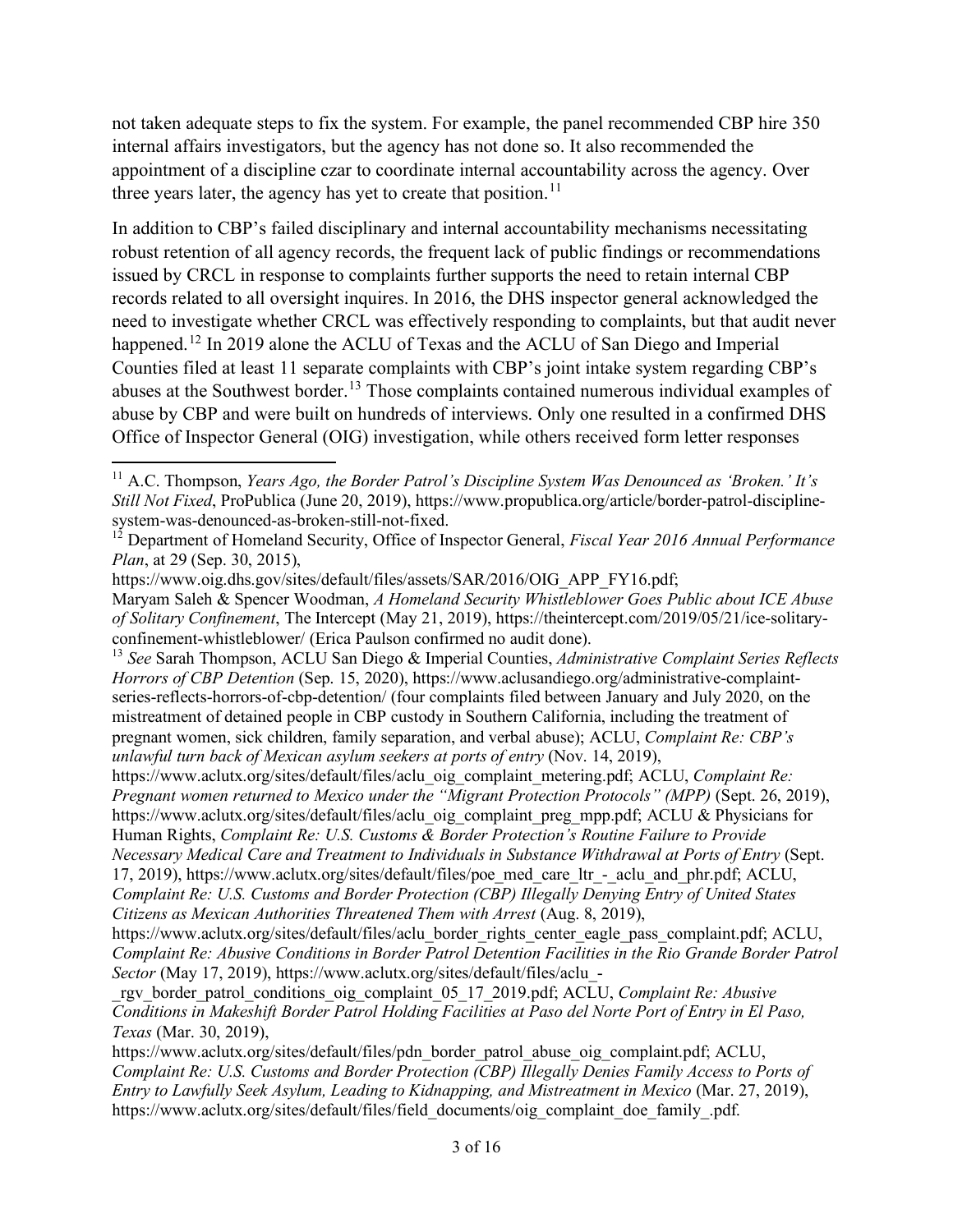from CRCL ensuring inquiry into the allegations but no further communication about the status of the complaint. Though the complainant and the public may not receive even basic information about investigations as they are occurring, documentation collected by CBP in response to such complaints could eventually prove vital in a retrospective examination into a particularly abusive period in the agency's history.

As explained in further detail below, the widely documented failures of DHS oversight mechanisms and internal agency accountability measures weigh heavily in favor of permanently retaining records of CBP misconduct and abuse.

## **II. Legal Framework**

Under the Federal Records Act (FRA), NARA can approve the destruction of records only if it determines they lack "sufficient administrative, legal, research, or other value to warrant their continued preservation by the Government."[14](#page-3-0) Once NARA approves an agency's proposed records schedule, disposal of the scheduled records "shall be mandatory."<sup>[15](#page-3-1)</sup> "If the Archivist errs in authorizing disposal, therefore, valuable federal records could be lost forever."<sup>[16](#page-3-2)</sup>

Guiding NARA's determination is its Appraisal Policy, which "sets out the strategic framework, objectives, and guidelines that [NARA] uses to determine whether Federal records have archival value."<sup>[17](#page-3-3)</sup> Under this policy, "NARA will identify for permanent retention records that," among other things, (1) "[r]etain their importance for documenting legal status, rights and obligations of individuals, groups, organizations, and governmental bodies despite the passage of time"; (2) "[p]rovide evidence of Federal deliberations, decisions, and actions relating to major social . . . issues"; (3) "[p]rovide evidence of the significant effects of Federal programs and actions on individuals" and "communities"; or (4) "[c]ontribute substantially to knowledge and understanding of the people and communities of our nation."<sup>[18](#page-3-4)</sup>

The Appraisal Policy further directs NARA to evaluate records' "future research potential" by "consider[ing] the kinds and extent of current research use" and by "try[ing] to make inferences about anticipated use both by the public and by the Government."[19](#page-3-5) This analysis necessarily requires "knowledge of and sensitivity to researchers' interests," and a "willingness to acknowledge and understand comments and suggestions from diverse perspectives."[20](#page-3-6) Other "important considerations" include the "significance of the functions and activities performed by the originating agency . . . and the business context within which the records are created," as well as the records' "uniqueness"—*i.e.*, whether they are "the only or are the most complete source for significant information."[21](#page-3-7)

<span id="page-3-0"></span> $14$  44 U.S.C. § 3303a(a).

<span id="page-3-1"></span> $15$  44 U.S.C. § 3303a(b).

<span id="page-3-2"></span><sup>16</sup> *Pub. Citizen v. Carlin*, 184 F.3d 900, 902 (D.C. Cir. 1999).

<span id="page-3-3"></span><sup>&</sup>lt;sup>17</sup> NARA Directive 1441, Appraisal Policy of the National Archives and Records Administration, § 1, Sept. 20, 2007, https://www.archives.gov/records-mgmt/scheduling/appraisal ("Appraisal Policy"). 18 *Id.* § 8.

<span id="page-3-5"></span><span id="page-3-4"></span><sup>19</sup> *Id.*, App. 1.

<span id="page-3-6"></span> $^{20}$  *Id.* § 1.

<span id="page-3-7"></span> $^{21}$  *Id.* App. 1.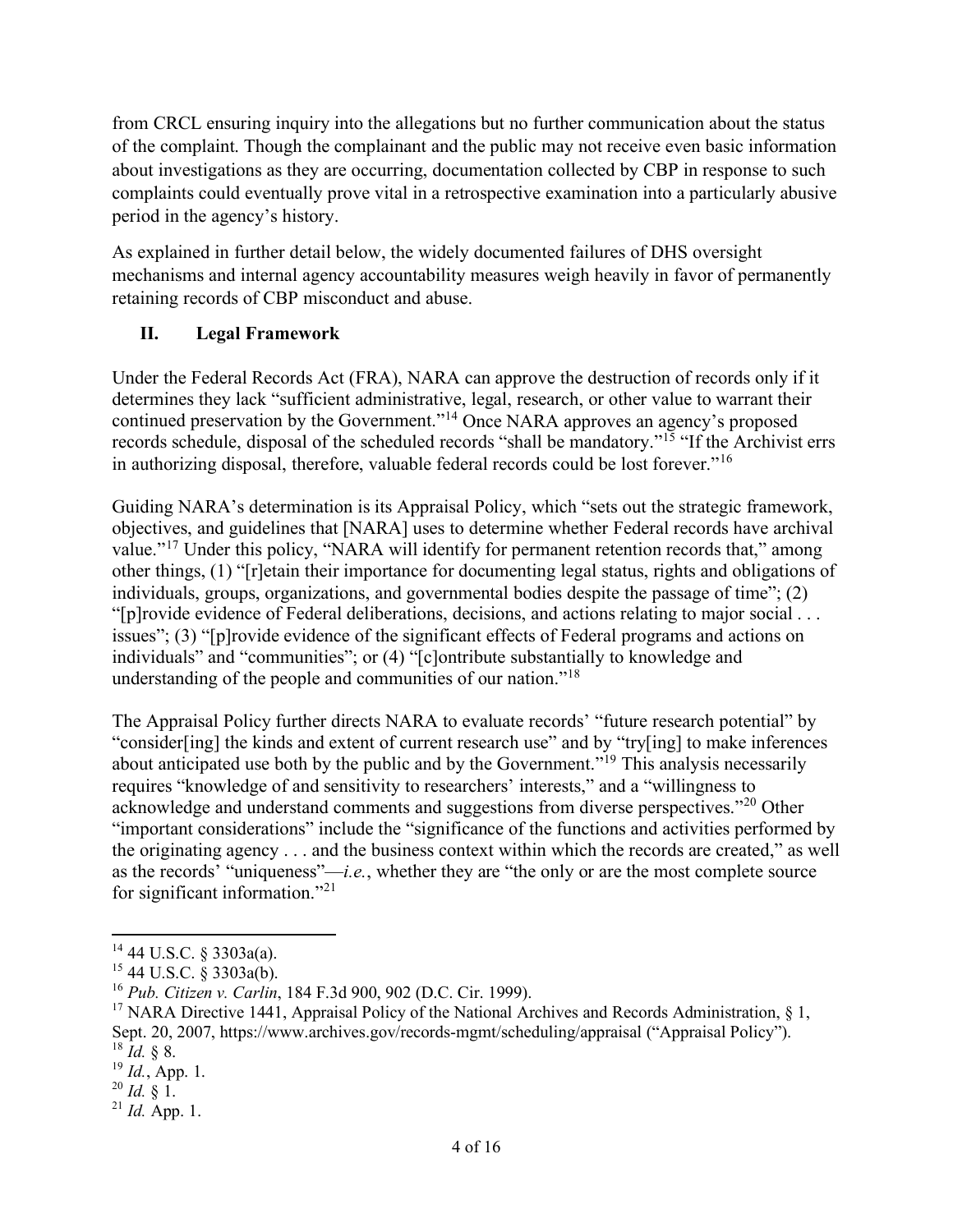Echoing these principles, the D.C. Circuit Court of Appeals has long held that NARA's appraisal decisions must "account in some reasonable fashion for historical research interests," and "not just the [agency's] immediate, operational needs."<sup>[22](#page-4-0)</sup> This is reinforced by the FRA's legislative history, which shows that "Congress intended, expected, and positively desired private researchers and private parties whose rights may have been affected by government actions to have access to the documentary history of the federal government."<sup>[23](#page-4-1)</sup> NARA thus cannot assume that "summaries" of records slated for destruction "are always sufficient to maintain all information," because "[i]n certain cases that invoke substantial public or historical interest, it will be valuable for researchers to examine primary source material instead of relying on secondary source summaries," and in other "cases, summaries cannot be trusted to address all important research issues that may arise, especially when the summaries are prepared with the [agency's] objectives in mind."<sup>[24](#page-4-2)</sup>

In short, NARA's appraisal decisions cannot be made in a vacuum, but must instead consider various contextual factors such as contemporary use of the records by legislators and private parties (including advocates, researchers, and academics); the use of comparable records stored in NARA's permanent archives by historians and others; the functions and activities of the originating agency; the extent to which those actions relate to major social issues and events; and the public interest the agency's actions have generated.

## **III. NARA Should Reject the Proposed CBP Records Schedule**

The Proposed CBP Schedule includes three items for temporary disposition: Civil Rights and Civil Liberties Case Files (CRCL Case Files), Misconduct Files, and Prison Rape Elimination Act Allegation Tracking Records. For each item, NARA has either insufficiently described the records at issue (thus precluding meaningful public comment), insufficiently explained its reasoning for approving temporary retention, overlooked important appraisal considerations, or made each of these errors. Because the records slated for destruction have high long-term value for legal, research, historical, and accountability purposes, NARA should decline to approve the schedule as proposed and permanently retain the records at issue. At a minimum, NARA should provide additional detail on the scheduled records and conduct another round of public comment before making a final approval decision.

In addition to the reasons set forth below, the subject records are likely to reflect CBP interactions with other government agencies, and therefore may include law enforcement, intelligence, and diplomatic information from outside of CBP.

<span id="page-4-0"></span><sup>22</sup> *Am. Friends Serv. Comm. v. Webster*, 720 F.2d 29, 65 (D.C. Cir. 1983); *see also id.* at 66 n.61 (NARA did "not provide a suitable . . . reasoned justification" for approving agency disposal schedules where it "reflect[ed] an insensitivity to research needs," and overlooked that "certain records may be of particular interest to historians, researchers, or other private parties").

<span id="page-4-1"></span><sup>23</sup> *Id.* at 57.

<span id="page-4-2"></span> $^{24}$  *Id.* at 66 n.61.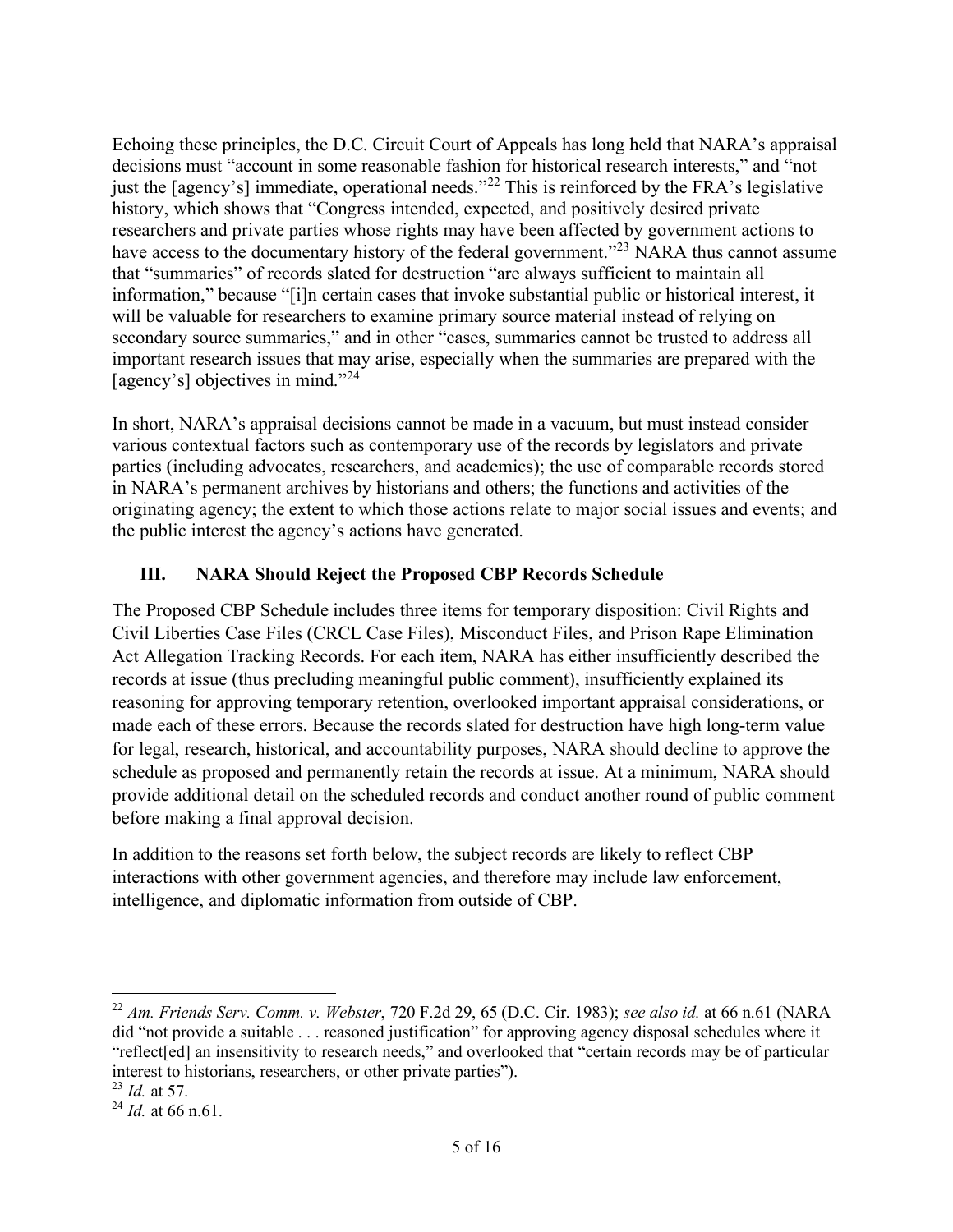It is unclear whether the proposed schedule pertains to classified records or information. If so, the presence of classified material would argue in favor of a longer retention schedule, considering the slow pace of declassification.

#### A. CBP's CRCL Case Files

The proposed schedule states CRCL Case Files are "developed to track and monitor complaints that are or will be investigated by DHS Civil Rights and Civil Liberties regarding alleged violations of civil rights and civil liberties, and to track and monitor Requests for Information associated with complaints."[25](#page-5-0) The schedule would require destruction of these records four years after the case is closed.

NARA's description of these records is insufficient to permit meaningful public comment. The proposed schedule provides only a terse, two-sentence description. NARA's Appraisal Memorandum states only that the records at issue are "records tracking complaints involving CBP that are being investigated by [CRCL]," including "tracking of requests for information that arise during investigation of complaints," which are "maintained by [the Office of Professional Responsibility's] Joint Intake Center."

NARA's "appraisal justification" includes no substantive discussion of the appraisal considerations outlined above. It instead dismisses the records' historical value and future research potential in a conclusory manner, proclaiming without analysis that the records do not have "value beyond their functional use for tracking complaints and ensuring fulfillment of obligations to furnish information for CRCL regarding complaints" and "contain insufficient historical value to warrant preservation in the National Archives once the busines needs of the agency have been met."

The Appraisal Memorandum also appears to conclude that CBP's retention of the files would be duplicative of CRCL's own case files, but insufficiently explains the basis for that conclusion. Specifically, the appraisal justification implies that because CRCL is conducting the investigation and the CBP records are merely tracking the complaints and CRCL requests for information, maintaining CRCL records related to the same investigation for a longer period of time (though, not permanently) should suffice. But since the records at issue are developed in response to future or ongoing investigations by CRCL, it is presumably not the case that records maintained by CRCL are assured to be fully duplicative of the CBP documents slated to be destroyed. There is no guarantee that CBP turned over all documents to CRCL related to their investigations, leaving open that possibility that important additional details are only contained in CBP records. At a minimum, NARA should provide a more detailed explanation of its conclusion that retention of the CBP records would be duplicative of CRCL's own case files.<sup>[26](#page-5-1)</sup>

In addition, NARA's appraisal of the CBP records' research value was based partly on CRCL's own record-retention decisions, including CRCL's decisions whether to retain investigative files documenting "policy, procedural, or operational change[s]." This assumption is flawed.

<span id="page-5-0"></span><sup>25</sup> Records Schedule DAA-0568-2018-0001-0001.

<span id="page-5-1"></span><sup>26</sup> *See Webster*, 720 F.2d at 65-66 & n.61.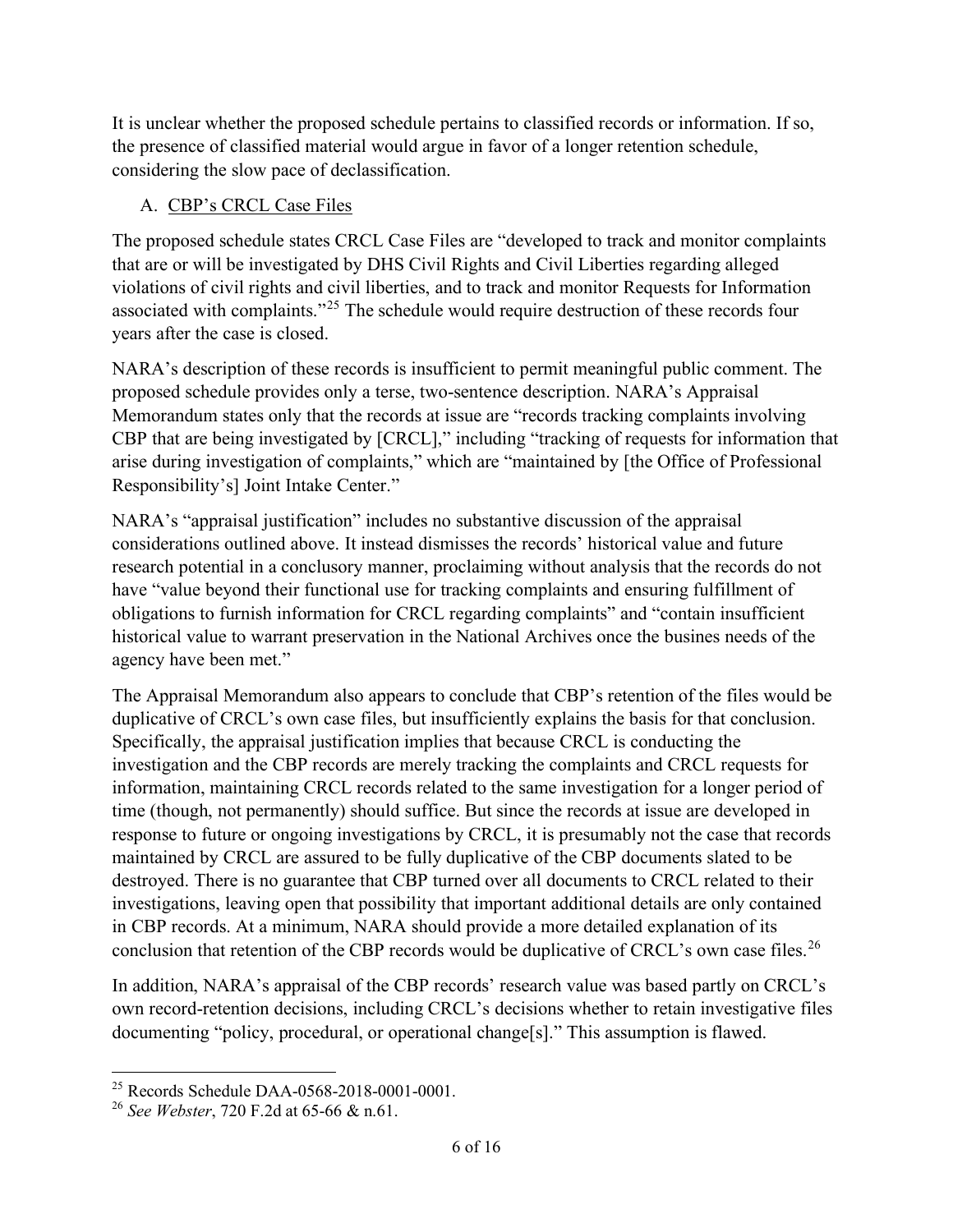CRCL has historically failed to establish a consistent and effective oversight role over immigration enforcement agencies at DHS. CRCL staff have repeatedly raised alarm at the office's inability or unwillingness to investigate cases of abuse. In 2019, a former CRCL staff attorney and adviser, Ellen Gallagher, said: "It seems to mislead the public, to invite complaints involving specific information about the individual or the family and the alleged violation, if Civil Rights and Civil Liberties had no intention of specifically investigating or resolving those individual complaints."<sup>[27](#page-6-0)</sup> More recently, CRCL staffers publicly expressed concerns that they were being wholly sidelined by CBP.<sup>28</sup>

Documentation of CBP abuses relies largely on complaints initiated by victims and civil society. CBP does not have a unified system through which the agency receives its complaints. Instead, individuals must attempt to access a confusing and convoluted process for submitting, managing, and tracking complaints. Complaints regarding criminal and non-criminal misconduct by CBP employees or contractors can be submitted directly to the DHS-OIG, to the Joint Intake Center (JIC), to CBP's Office of Professional Responsibility (OPR), and/or to CRCL.<sup>[29](#page-6-2)</sup> Reports show that CBP fails to timely respond to the oversight agency's requests for additional information about specific complaints.[30](#page-6-3) CBP also has found complaints unsubstantiated based on records where the agency's record-keeping was clearly inadequate.<sup>[31](#page-6-4)</sup>

CBP records shedding light on how CRCL-led investigations are conducted should be retained permanently, because they have high long-term value to legislators, advocates, researchers, historians, and others. The records will provide critical insight to anyone seeking to evaluate internal CBP accountability; investigative details regarding the types of civil rights and civil liberties complaints that plagued the young agency; and internal CBP action or inaction regarding these complaints. At the very least, NARA should provide a more detailed description of the CBP records to enable meaningful public comment.

B. Records of CBP Misconduct

The proposed CBP schedule describes "Misconduct Files" as "records pertaining to administrative and criminal investigations conducted on U.S. Customs and Border Protection

<span id="page-6-0"></span><sup>27</sup> Susan Ferriss et al., *Homeland Security's Civil Rights Unit Lack Power to Protect Migrant Kids*, National Public Radio (Aug. 2, 2019), [https://www.npr.org/sections/health-](https://www.npr.org/sections/health-shots/2019/08/02/746982152/homeland-securitys-civil-rights-unit-lacks-power-to-protect-migrant-kids)

<span id="page-6-1"></span>[shots/2019/08/02/746982152/homeland-securitys-civil-rights-unit-lacks-power-to-protect-migrant-kids.](https://www.npr.org/sections/health-shots/2019/08/02/746982152/homeland-securitys-civil-rights-unit-lacks-power-to-protect-migrant-kids) 28 Julia Ainsley & Laura Strickler, *DHS Staffers Say Trump Appointees Wolf, Cuccinelli Ignoring Input on Protests, Immigration Policy*," NBC News (Aug. 7, 2020),

[https://www.nbcnews.com/politics/immigration/dhs-staffers-say-trump-appointees-wolf-cuccinelli-](https://www.nbcnews.com/politics/immigration/dhs-staffers-say-trump-appointees-wolf-cuccinelli-ignoring-input-protests-n1236040)

<span id="page-6-2"></span>[ignoring-input-protests-n1236040.](https://www.nbcnews.com/politics/immigration/dhs-staffers-say-trump-appointees-wolf-cuccinelli-ignoring-input-protests-n1236040)<br><sup>29</sup> U.S. Customs and Border Protection, *Professional Responsibility: Office of Professional Responsibility* (July 13, 2017), [https://www.cbp.gov/about/leadership-organization/professional-responsibility.](https://www.cbp.gov/about/leadership-organization/professional-responsibility)

<span id="page-6-3"></span><sup>30</sup> ACLU of San Diego and Imperial Counties et al., *Neglect and Abuse of Unaccompanied Immigrant Children by U.S. Customs & Border Patrol*, at 35 (May 2018), https://www.aclusandiego.org/civil-rightscivil-liberties/.

<span id="page-6-4"></span><sup>31</sup> Kino Border Initiative & Jesuit Conference of Canada and the United States, *Intake Without Oversight: Firsthand Experiences with the Customs and Border Protection Complaints Process* (July 2017), https://www.kinoborderinitiative.org/wp-content/uploads/2017/11/IntakeWithoutOversight\_v06.pdf.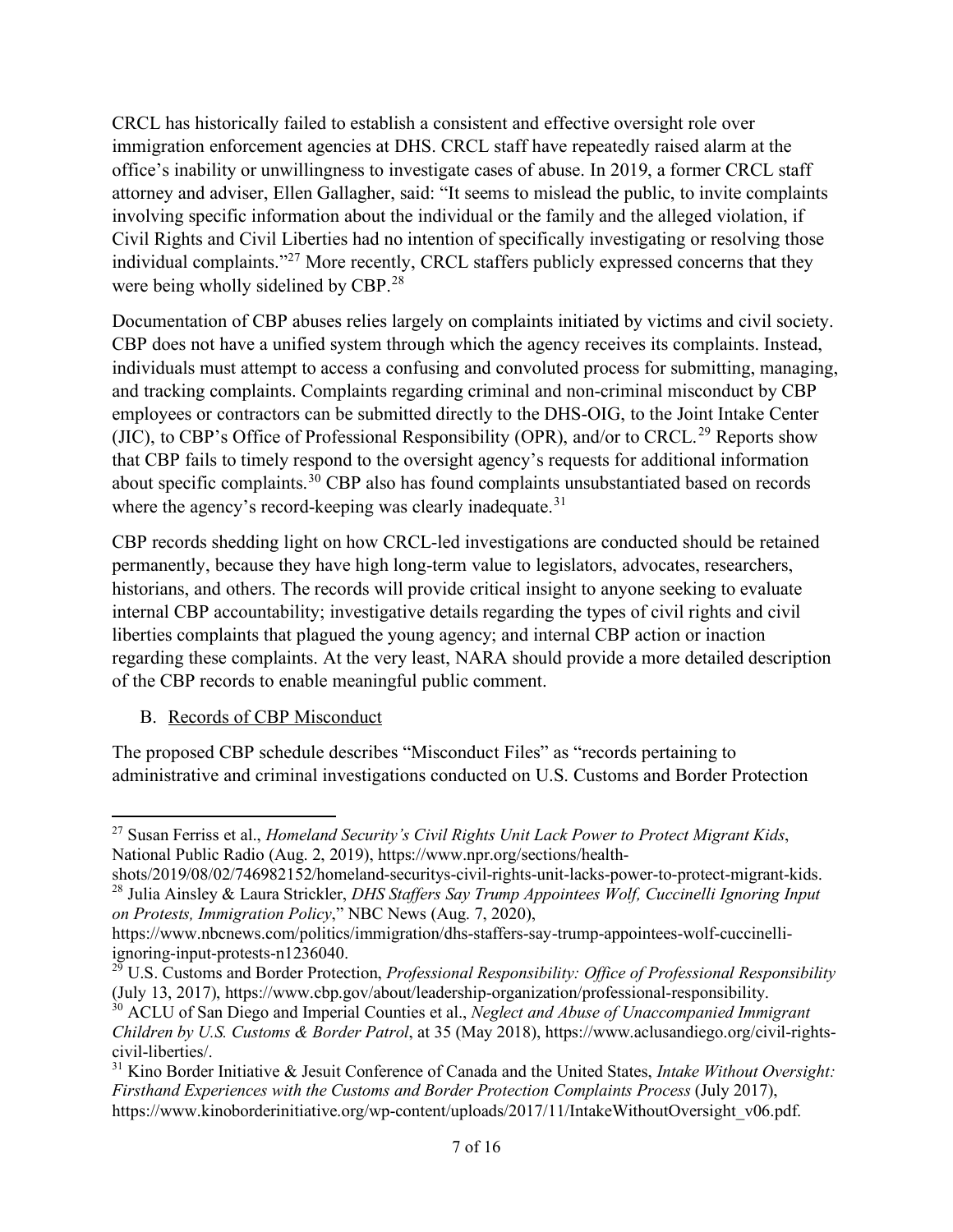employees, contractors, and those in CBP custody." DAA-0568-2018-0001-0002. They involve all investigations of misconduct by CBP employees and contractors that are referred to and investigated by OPR, including "cases of alleged corruption, mismanagement, off-duty misconduct, and misuse of government-issued weapons." The records involve investigations of the most high-level agency officials—members of the Senior Executive Service (SES) and GS-15 employees—by the Special Investigations Unit (SIU) and include documents such as "the closing report on an investigation, sworn witness statements and transcripts of interviews." CBP proposes destroying these files 25 years after "close of [the] case or receipt of notification as applicable."

NARA's Appraisal Memorandum dismisses these records as lacking long-term historical value because the "vast majority of investigations are administrative," and "significant cases" or those "receiving national media attention or congressional committee interest" are separately investigated by the DHS-OIG. Dismissing the files as merely "administrative" and using the DHS-OIG's investigative decisions as a litmus test for gauging the significance of CBP misconduct investigations demonstrates a fundamental misunderstanding of the immigration oversight system.

CBP abuses along the United States-Mexico border are commonplace: over ten percent of undocumented migrants experience physical abuse while in CBP custody.<sup>[32](#page-7-0)</sup> With officials apprehending over 400,000 people each year, that amounts to tens of thousands of individuals subject to physical abuse *annually*. [33](#page-7-1) In addition to a high number of incidents involving physical force, officials routinely deny detained children medical care;<sup>[34](#page-7-2)</sup> lose, destroy or steal detainees' personal property;<sup>[35](#page-7-3)</sup> and withhold food.<sup>[36](#page-7-4)</sup> Agents also participate in pervasive verbal abuse of those in custody.<sup>[37](#page-7-5)</sup>

<span id="page-7-0"></span><sup>32</sup> Jeremy Slack et al., *The Geography of Border Militarization: Violence, Death, and Health in Mexico and the United States, in* The Shadow of the Wall, 106 (Univ. of Arizona Press ed., 2018). <sup>33</sup> *Id.*

<span id="page-7-2"></span><span id="page-7-1"></span><sup>34</sup> *Supra 30*; see Letter Complaint from Am. Immigr. Council, et al. to Officer Cameron Quinn Office for Civil Rights and Civil Liberties Department of Homeland Security, et al. (Sept. 4, 2019),

https://www.americanimmigrationcouncil.org/advocacy/medical-negligence-customs-and-borderprotection-facilities (highlighting a systematic failure to provide adequate medical care to children in Customs and Border Protection (CBP) custody—in violation of CBP's own internal guidance and extensive medical guidelines).

<span id="page-7-3"></span><sup>&</sup>lt;sup>35</sup> According to data collected between August 2015 and August 2016 from the Binational Defense and Advocacy Program (PDIB), among 1,162 repatriated individuals, 731 (66.5 percent) reported that the authorities retained their belongings. *See* Walter Ewing & Guillermo Cantor, Am. Immigr. Council, *Deported with No Possessions: The Mishandling of Migrants' Personal Belongings by CBP and ICE* (Dec. 2016),

https://www.americanimmigrationcouncil.org/sites/default/files/research/deported with no possessions.p

<span id="page-7-4"></span>df. 36 *Supra 30.*

<span id="page-7-5"></span><sup>37</sup> ACLU, *Complaint Re: U.S. Border Patrol's Verbal Abuse of Detained Individuals* (July 7, 2020), [https://www.aclusandiego.org/wp-content/uploads/2020/07/2020-07-07-OIG-Complaint-4-FINAL-1.pdf.](https://www.aclusandiego.org/wp-content/uploads/2020/07/2020-07-07-OIG-Complaint-4-FINAL-1.pdf)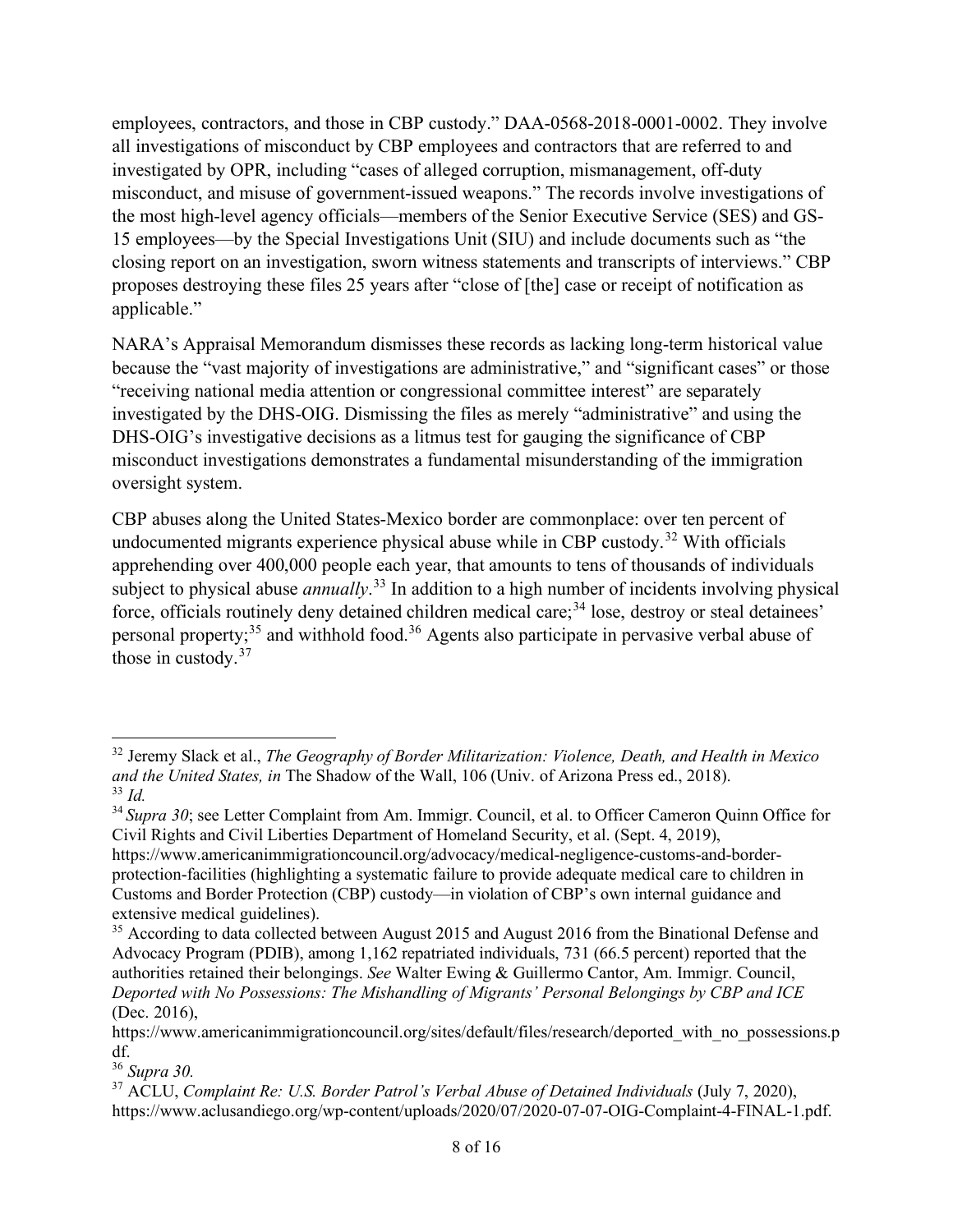A FOIA release of 2,178 complaints filed against CBP alleged a wide range of abuses: an agent ran over an individual with an all-terrain vehicle; an agent placed a Taser in a U.S. citizen's mouth;<sup>[38](#page-8-0)</sup> an agent struck a person on the back of the head with a shotgun; an agent beat, kicked, and made a person eat dirt while he was apprehended; an agent failed to provide food, milk, diapers, and medical care to detained mothers, children, and unaccompanied children; an agent made a young girl take her pants off then looked down her underwear; two agents raped a person; and an agent solicited sexual favors from people in exchange for entry into the U.S.<sup>[39](#page-8-1)</sup> That an investigation of this type of abuse might be labeled "administrative" or that the DHS-OIG chooses not to investigate in no way supports a conclusion that such records lack long-term research or historical value.

In addition, CBP has proven itself to be an untrustworthy arbiter of misconduct investigations, reinforcing the need for external scrutiny. A report on the CBP complaint and discipline system released in November 2015 by an independent consulting agency expressed concern about the quality of investigations into employee misconduct. The report noted lengthy case processing delays even for less serious complaints, concerns about rote questioning, and failure to follow up with answers from an interviewee.<sup>[40](#page-8-2)</sup>

In addition to flawed investigations, CBP has failed to take action against officers or agents for even serious complaints of abuse. Information released by CBP to the Council through a FOIA request showed that of complaints filed against Border Patrol agents between January 2012 and October 2015 in which a formal decision was made, 96 percent resulted in no action against the agent.<sup>[41](#page-8-3)</sup> The official designation "No Action Taken" was given in hundreds of complaints of appalling misconduct and abuse, including acts such as severe physical abuse, threats of death and rape, neglect of detainees in need of medical attention, sexual abuse, and coercion into signing English-language paperwork.<sup>[42](#page-8-4)</sup>

Patterns of abuse within the agency are longstanding and widespread. CBP's failure to provide adequate access to complaint procedures, to investigate alleged misconduct, and to consistently and satisfactorily discipline officials has fostered a culture of unchecked impunity. A summary of agency activities derived from these investigative records in an annual report will not suffice. The long-term research value of the CBP Misconduct Files cannot be overstated. They provide the only firsthand detailed documentation of the agency's action and, in many cases, failure to fully investigate a range of abusive behavior. The records should be retained permanently.

<span id="page-8-0"></span><sup>38</sup> Guillermo Cantor & Walter Ewing, *supra* 8; *see also* Joseph Tanfani, Brian Bennett & Matt Hansen, *How Tasers became instruments of excessive force for CBP*, L.A. Times (Oct. 30, 2015), www.latimes.com/nation/la-na-taser-border-20151030-story.html.

<span id="page-8-1"></span><sup>39</sup> *See* Guillermo Cantor & Walter Ewing, *supra* 8, at 9.

<span id="page-8-2"></span><sup>40</sup> *See* Pivotal Practices Consulting LLC, *U.S. Customs and Border Prot. Complaints. and Discipline Systems Review: Pub. Rep. of Findings and Recommendations,* at 34-38 (Nov. 23, 2015), https://www.cbp.gov/sites/default/files/assets/documents/2016-Mar/cbp-complaint-discipline-system-

<span id="page-8-3"></span>review.pdf. 41 Guillermo Cantor & Walter Ewing, *supra* 8, at 15. Of 2,178 formal complaints, 1,255 formal decisions were made. 'No Action' represented nearly 96 percent of all outcomes. *See also* Daniel E. Martinez, , Guillermo Cantor & Walter Ewing, *supra* 8 (97 percent of complaints between January 2009 and January 2012 resulted in "No Action Taken").

<span id="page-8-4"></span> $42 \over 42 \over 42$  at 8-10.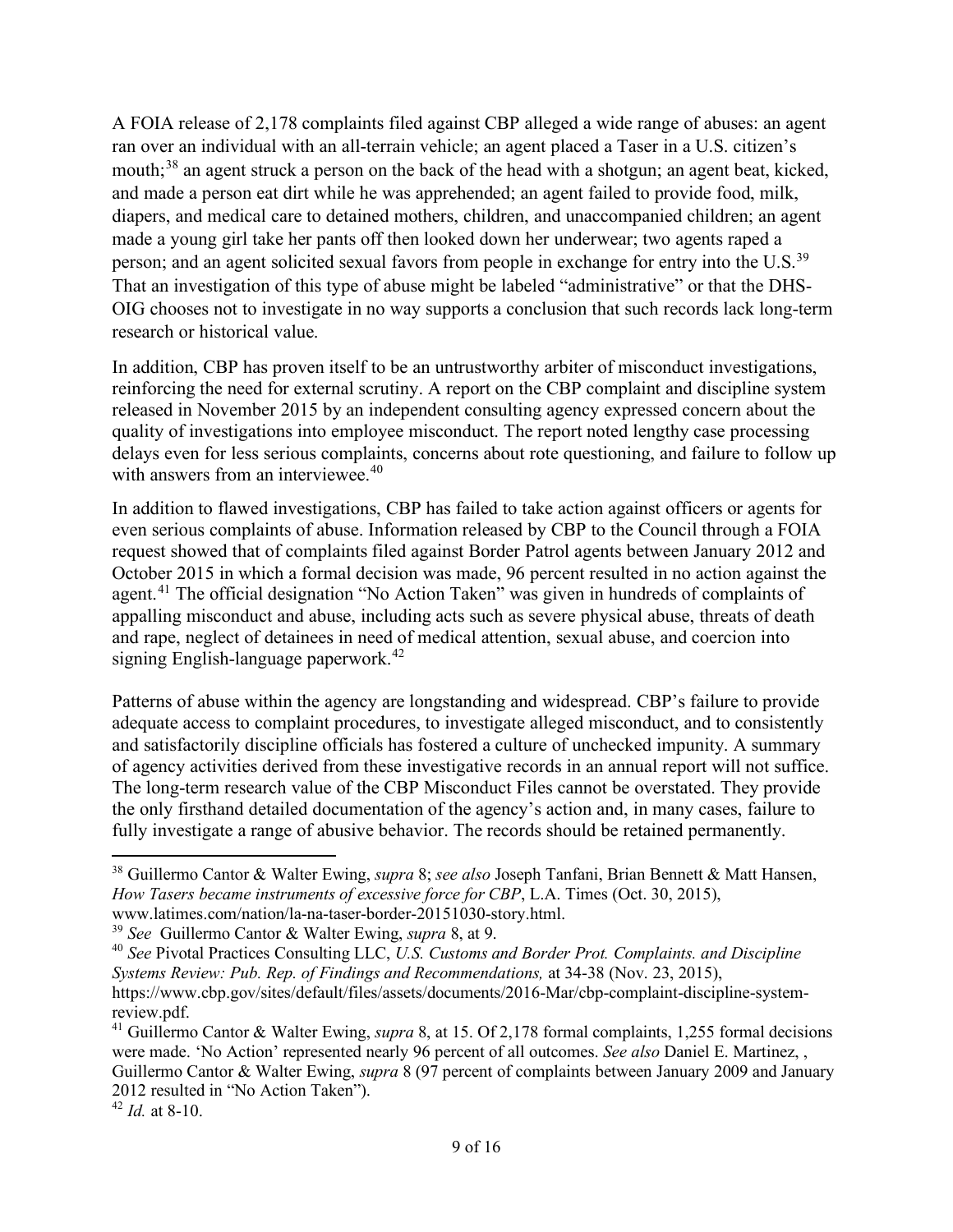### C. Prison Rape Elimination Act Allegation Tracking Records and Reports

The Prison Rape Elimination Act (PREA) allegation tracking records scheduled for destruction include "sexual abuse incident review reports and incident-based sexual abuse data available to the Prevention of Sexual Assault (PSA) Coordinator (or subsequent position), including the number of reported allegations determined to be substantiated, unsubstantiated, or unfounded, or for which investigation is ongoing." For the "substantiated" incidents, additional details are included in the records, including date, time, location and nature of the incident; the demographic background of the victim and perpetrator, including citizenship, age and gender; the reporting timeline for the incident; injuries sustained by the victim; actions taken by the agency and any sanctions imposed. DAA-0568-2018-0001-0003.

In its appraisal justification for these records, NARA states simply that similar records have been approved as temporary by U.S. Immigration and Customs Enforcement (ICE) and the records are captured in the PREA Annual Report. But, as with the CRCL Case Files discussed above, NARA has not sufficiently described these records to enable meaningful public comment. It is not clear, for example, whether all the information captured in the tracking data is also captured in the CBP PREA Annual Reports. NARA should clearly state if the tracking records are fully duplicated in the annual report or if unique details in the tracking records that would provide important context to the PREA investigations would be destroyed under the records schedule. Absent such clarification and further public comment, these records should be retained.

# D. Long-Term Research and Historical Needs Require Permanent Retention

In addition to the interests outlined above, historians in particular have a compelling interest in NARA permanently retaining the CBP records, especially those historians seeking to study CBP's origins and culture. Because the records at issue cover the agency's nascent period—from its creation in 2003 as part of a major restructuring of U.S. immigration agencies, through its years on the forefront in implementing U.S. immigration policy—their long-term historical value is particularly high. And given recent calls for further restructuring of U.S. immigration agencies, the need for permanent retention is all the more pressing.<sup>[43](#page-9-0)</sup>

NARA's appraisal of the records is inadequate for two major reasons.

First, the records appraisal does not, as is required by the NARA appraisal policy previously discussed, take account of the records' uniqueness and comprehensiveness.

<span id="page-9-0"></span><sup>43</sup> Anthony Romero, *Dismantle the Department of Homeland Security. Its Tactics are Fearsome,* ACLU (Aug. 11, 2020), [https://www.aclu.org/news/immigrants-rights/dismantle-the-department-of-homeland](https://www.aclu.org/news/immigrants-rights/dismantle-the-department-of-homeland-security-its-tactics-are-fearsome/)[security-its-tactics-are-fearsome/;](https://www.aclu.org/news/immigrants-rights/dismantle-the-department-of-homeland-security-its-tactics-are-fearsome/) David Rittgers, *Abolish the Department of Homeland Security*, Cato Institute Policy Analysis No. 6856 (Sept. 11, 2011),

*[https://www.cato.org/sites/cato.org/files/pubs/pdf/PA683.pdf;](https://www.cato.org/sites/cato.org/files/pubs/pdf/PA683.pdf)* Matt Mayer, *Why We Should Eliminate the Department of Homeland Security*, Reason (June 23, 2015), [https://reason.com/2015/06/23/president](https://reason.com/2015/06/23/president-bush-was-right-before-he-was-w/)[bush-was-right-before-he-was-w/.](https://reason.com/2015/06/23/president-bush-was-right-before-he-was-w/)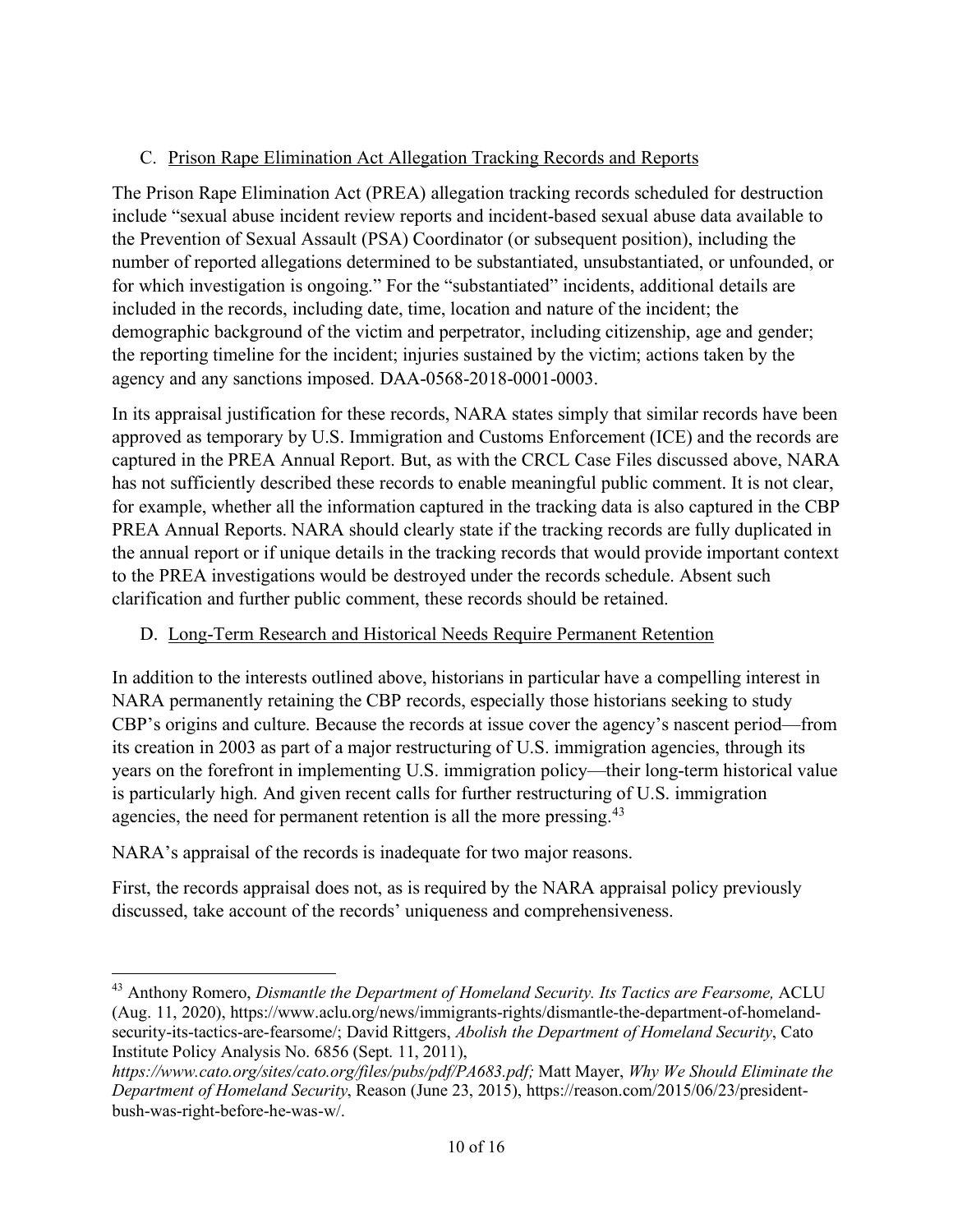Many CRCL investigations of complaints do not lead to policy changes since CRCL lacks significant enforcement power,<sup>[44](#page-10-0)</sup> and DHS-OIG does not adequately investigate most significant officer misconduct.[45](#page-10-1) If only files that result in policy change and significant DHS-OIG inquiries are retained permanently at the National Archives, historians will not have access to historically significant material relating to discrimination and mistreatment (including surveillance, harassment, and coercion; physical, sexual, and verbal abuse; withholding of food and medical care; and stealing and destruction of property) by CBP officers that led to CRCL or internal investigation but went no further.<sup>46</sup>

Many historians of immigration are interested in understanding the qualitative experiences of individual immigrants in their interactions with CBP agents or while in CBP custody. All primary source material related to CRCL complaints needs to be preserved because, as the aforementioned Ellen Gallagher observed, "the approach within CRCL was essentially not to address the specifics of individual cases."[47](#page-10-3) The records schedule notes that the misconduct records slated for destruction include "sworn witness statements and transcripts of interviews" and that the PREA records slated for destruction include "sexual abuse incident review reports." The rich material in these files will not be captured in statistics in PREA and OPR annual reports. The latter, especially, are functional updates geared towards "highlighting examples of the breadth and depth of work OPR does" rather than the numerous complaints that lead to no action taken.

<span id="page-10-0"></span><sup>&</sup>lt;sup>44</sup> CRCL complaints did not lead to demonstrable change in the treatment of children by CBP or implementation of the Remain in Mexico policy. *See* ACLU of San Diego & Imperial Counties et al., *Neglect & Abuse of Unaccompanied Children by U.S. Customs and Border Protection* (May 2018), https://www.aclusandiego.org/civil-rights-civil-liberties/; Human Rights First, *Complaint Re: Rape, Kidnapping, Assault and Other Attacks on Asylum Seekers and Migrants Returned to Mexico Under the "Migrant Protection Protocols"; Returns of Other Vulnerable Individuals* (Aug. 26, 2019), [https://www.humanrightsfirst.org/sites/default/files/OIG-CRCL-Complaint-MPP.pdf.](https://www.humanrightsfirst.org/sites/default/files/OIG-CRCL-Complaint-MPP.pdf)

<span id="page-10-1"></span><sup>45</sup> Melissa de Bosque, *A Group of Agents Rose through the Ranks to Lead the Border Patrol. They're Leaving it in Crisis*, ProPublica (Feb. 10, 2020), [https://www.propublica.org/article/a-group-of-agents](https://www.propublica.org/article/a-group-of-agents-rose-through-the-ranks-to-lead-the-border-patrol-theyre-leaving-it-in-crisis)[rose-through-the-ranks-to-lead-the-border-patrol-theyre-leaving-it-in-crisis;](https://www.propublica.org/article/a-group-of-agents-rose-through-the-ranks-to-lead-the-border-patrol-theyre-leaving-it-in-crisis) Robert Moore, *Border Patrol Officials Dodged Congress' Questions About Migrant Children's Deaths*, ProPublica (Jan. 14, 2020), [https://www.propublica.org/article/border-patrol-officials-dodged-congress-questions-about-migrant](https://www.propublica.org/article/border-patrol-officials-dodged-congress-questions-about-migrant-childrens-deaths)[childrens-deaths;](https://www.propublica.org/article/border-patrol-officials-dodged-congress-questions-about-migrant-childrens-deaths) Alex Nowraseth, *Discipline and Performance Problems Signal Need for Reform*, Cato Institute Policy Analysis No. 825 (Nov. 2, 2017), [https://www.cato.org/publications/policy](https://www.cato.org/publications/policy-analysis/border-patrol-termination-rates-discipline-performance-problems-signal)[analysis/border-patrol-termination-rates-discipline-performance-problems-signal.](https://www.cato.org/publications/policy-analysis/border-patrol-termination-rates-discipline-performance-problems-signal)

<span id="page-10-2"></span><sup>46</sup> Tianna Spears, *I was a U.S. Diplomat. Customs and Border Protection Only Cared That I was Black,*  Politico (Aug. 30, 2020)[, https://www.politico.com/news/magazine/2020/08/30/black-us-diplomat](https://www.politico.com/news/magazine/2020/08/30/black-us-diplomat-customs-border-protection-cbp-detained-harassed-325676)[customs-border-protection-cbp-detained-harassed-325676;](https://www.politico.com/news/magazine/2020/08/30/black-us-diplomat-customs-border-protection-cbp-detained-harassed-325676) NBC San Diego, *Over 30,000 Pages of Records Show Abuse of Minors in CBP Custody* (Oct. 28, 2019),

[https://www.nbcsandiego.com/news/local/cbp-aclu-immigration-abuse-lawyer/2059303/;](https://www.nbcsandiego.com/news/local/cbp-aclu-immigration-abuse-lawyer/2059303/) Steve Dorsey, *Complaints About Border Employee Conduct, Discrimination Increased as Trump Took Office*, CBS News (Apr. 23, 2018)[, https://www.cbsnews.com/news/complaints-about-border-employee-conduct](https://www.cbsnews.com/news/complaints-about-border-employee-conduct-discrimination-increased-as-trump-took-office/)[discrimination-increased-as-trump-took-office/;](https://www.cbsnews.com/news/complaints-about-border-employee-conduct-discrimination-increased-as-trump-took-office/) Guillermo Cantor & Walter Ewing, *supra* 8; Kino Border

<span id="page-10-3"></span><sup>&</sup>lt;sup>47</sup> Maryem Saleh & Spencer Woodman, *A Homeland Security Whistleblower Goes Public*, The Intercept (May 21, 2019), https://theintercept.com/2019/05/21/ice-solitary-confinement-whistleblower/.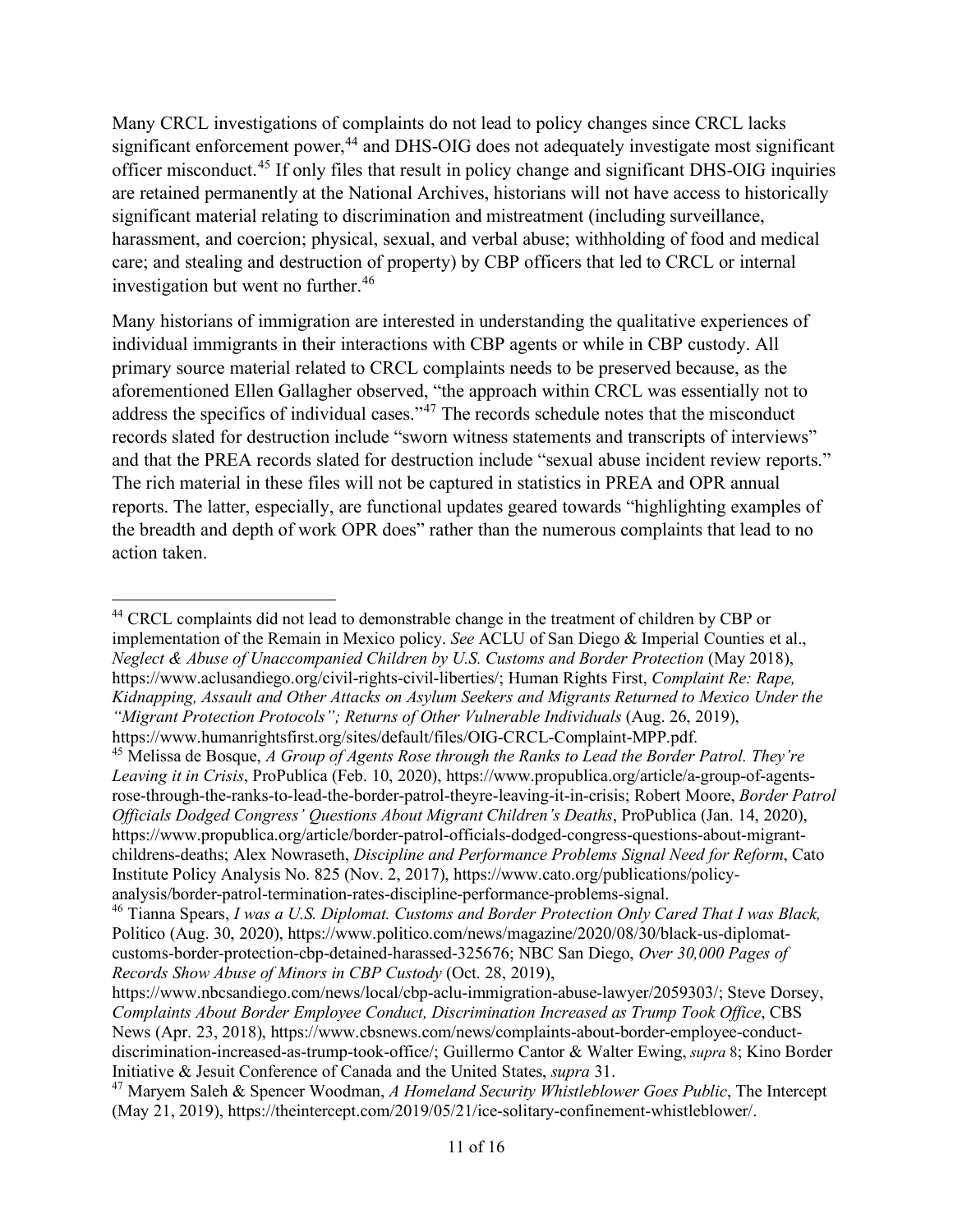Further, historians must be able to examine complaints and their full handling by the agency in order to adequately draw conclusions about the agency's oversight functions. The admitted reality that DHS-OIG only takes up a fraction of complaints weighs heavily in favor of permanent retention. A historical examination of all misconduct files compared to those taken up for investigation by the Inspector General would be a highly informative approach to review CBP accountability across its short lifespan under DHS. Full archival retention of such records is vital to any deep retrospective examination of the effectiveness of agency accountability mechanisms. Archival retention is critical as well because historians do not customarily use FOIA to gain access to documents held by agencies and because historians do research into agency activities decades after they occur.

Second, NARA's analysis also fails to properly evaluate the CBP records' "future research potential" by "consider[ing] the kinds and extent of current research use" of both the CBP records themselves and historical predecessors of the CBP records from the pre-DHS era.<sup>[48](#page-11-0)</sup> Indeed the appraisal of the CBP records does not take into account, as required by NARA's appraisal policy, their relationship to records already appraised as permanent and subject to high reference use at the National Archives.

Contemporary research has focused on behavior of CBP personnel, including abuse of power and a culture of impunity.[49](#page-11-1) This research interest chronologically extends the growing body of scholarship on the behavior of Border Patrol and immigration agents from the pre-DHS era. This pre-DHS era scholarship on misconduct (including on topics covered in the CBP records at issue, such as alleged "corruption," "misuse of government-issued weapons," and "sexual assault and abuse of detained immigrants") does not, for the most part, rely on U.S. Customs Service Misconduct Files that were previously approved as temporary, as the Appraisal Memorandum notes. This pre-DHS era scholarship instead relies upon files of the Immigration and Naturalization Service (INS) stored in NARA's permanent collections.

For example, Kelly Lytle Hernandez, author of *Migra!: A History of the U.S. Border Patrol*  (University of California Press, 2010), made ample use of INS internal investigation and complaint files for the period 1924-1956 in order to understand the changing use of discriminatory violence by the Border Patrol.<sup>[50](#page-11-2)</sup> Over the past decade, scholars have continued to use these INS files to analyze how the Border Patrol handled inspections, investigations, operations, voluntary departures, and deportations. [51](#page-11-3) Other historians have relied on INS case files available at the National Archives to examine misuse of force, sexual misconduct, and

<span id="page-11-0"></span><sup>48</sup> Appraisal Policy, App. 1.

<span id="page-11-1"></span><sup>49</sup> Jeremy Slack, *The Shadow of the Wall: Violence and Migration at the US Mexico Border* (Daniel Martinez & Scott Whiteford eds., Tucson: University of Arizona Press, 2018).

<span id="page-11-2"></span><sup>&</sup>lt;sup>50</sup> See especially chapter 2 ("sanctuary of violence") and chapter 6 ("corridors of migration control").

<span id="page-11-3"></span><sup>51</sup> Natalia Molina, *Mexicans Suspended in a State of Deportability: Medical Racialization and Immigration Policy in the 1940s,* in *How Race is Made in America: Immigration, Citizenship, and the Historical Power of Racial Scripts* (University of California Press, 2013); *Deportation in the Americas: Histories of Exclusion and Resistance,* (Kenyon Zimmer & Cristina Salinas eds., Texas A&M Press, 2018); Adam Goodman, *The Deportation Machine: America's Long History of Expelling Immigrants* (Princeton University Press, 2020).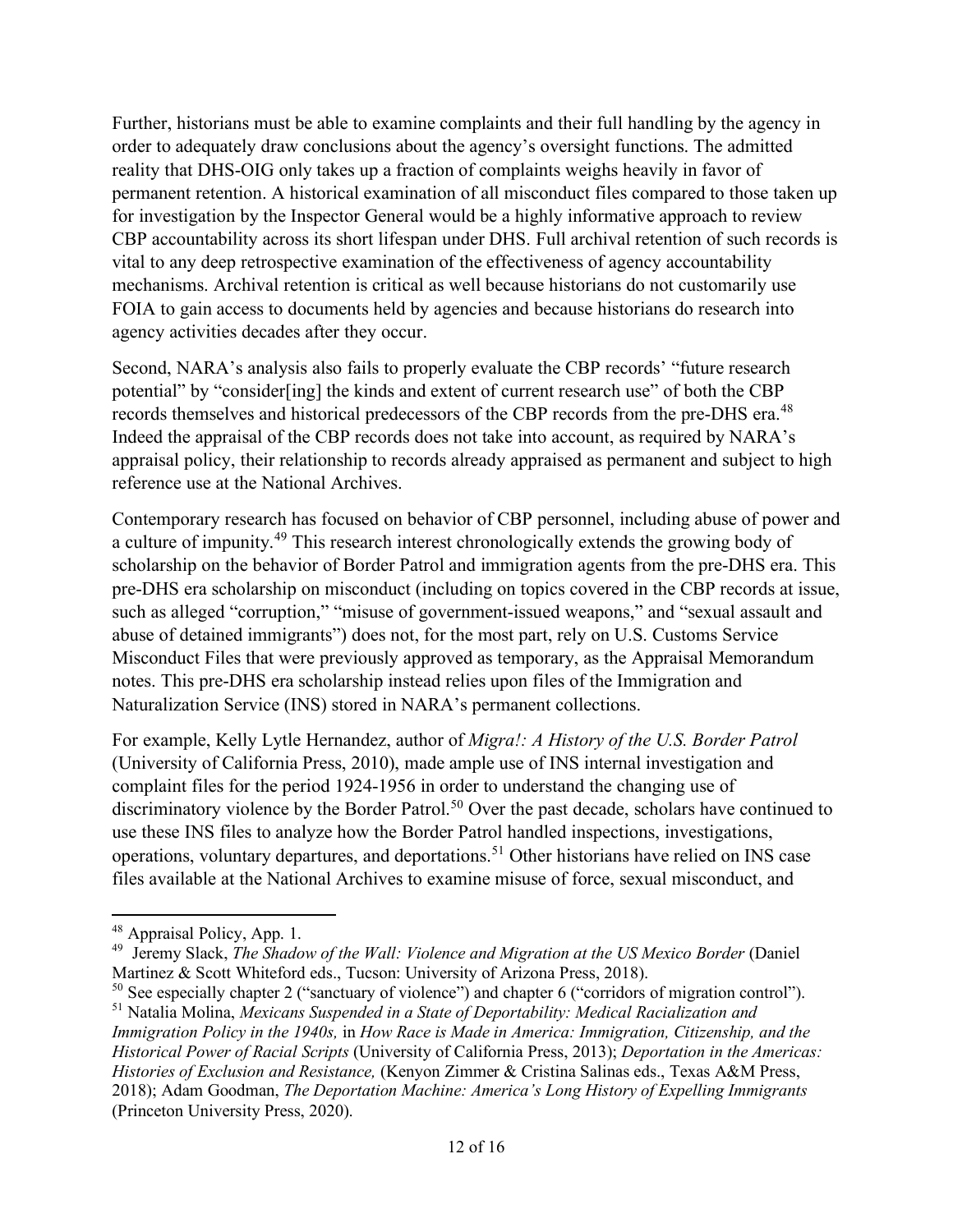participation in smuggling by border and immigration agents.<sup>[52](#page-12-0)</sup> It is only within the past five years that INS files spanning the period from the late 1950s through the early 1970s have been screened for research at the National Archives; newly available files cover such topics as agent "graft and bribery," "internal investigations," and complaints of misconduct at Border Patrol stations.<sup>[53](#page-12-1)</sup> These records are of interest to recent and current graduate students investigating INS and border patrol handling of asylum seekers, child migrants, and detention conditions during the third quarter of the twentieth century.<sup>54</sup>

This scholarship shows that historians and researchers are making use of permanently archived historical predecessors of the records at issue here. NARA should consider this use in assessing the future research potential of the CBP internal investigations files. If these records are not designated permanent, it will be impossible to pursue scholarship on precisely those topics gaining increasing attention by historians of immigration: the interaction of immigrants with officials and the ways local agent activity shape immigration policy and law.[55](#page-12-3) Destroying the CBP records would thus violate NARA's appraisal policy directing the retention of records documenting "significant policy formulation" and the "effects of Federal actions on individuals." If the records are not retained, it will also be impossible for historians of border enforcement to advance their research into the DHS era.<sup>[56](#page-12-4)</sup> These records constitute the primary source of

<span id="page-12-0"></span><sup>52</sup>Alexandra Minna Stern, *Nationalism on the Line: Masculinity, Race, and the Creation of the U.S. Border Patrol, 1910-1940*, *in Continental Crossroads: Remapping U.S.-Mexico Borderlands History,*  (Samuel Truett & Elliott Young eds., Duke University Press, 2004); Lauren D. Catterson. *The Case of the Waylaid Immigrant Inspector: Authority, Respectability, and Sexual Misconduct*, *1921* 34-61, Journal of American Ethnic History 38.1 (2018).

<span id="page-12-1"></span><sup>53</sup> These files are part of this records designation[: https://www.archives.gov/files/records-](https://linkprotect.cudasvc.com/url?a=https%3a%2f%2fwww.archives.gov%2ffiles%2frecords-mgmt%2frcs%2fschedules%2fdepartments%2fdepartment-of-justice%2frg-0085%2fn1-085-01-001_sf115.pdf&c=E,1,gTwypoXUQHx8LGuzOPb51D616P6B0tvE027BKqIna2bSuK5AR-_rqd0A_aN4inZafkIqbmTlkKOoov4yfgJlomYr0OxDi-ZZoIKdU5HCseta2iQmr5Wv3mmgEok,&typo=1)

[mgmt/rcs/schedules/departments/department-of-justice/rg-0085/n1-085-01-001\\_sf115.pdf.](https://linkprotect.cudasvc.com/url?a=https%3a%2f%2fwww.archives.gov%2ffiles%2frecords-mgmt%2frcs%2fschedules%2fdepartments%2fdepartment-of-justice%2frg-0085%2fn1-085-01-001_sf115.pdf&c=E,1,gTwypoXUQHx8LGuzOPb51D616P6B0tvE027BKqIna2bSuK5AR-_rqd0A_aN4inZafkIqbmTlkKOoov4yfgJlomYr0OxDi-ZZoIKdU5HCseta2iQmr5Wv3mmgEok,&typo=1)

These INS Central Office files are indexed in box lists available in the finding aid room at the National Archives in Washington, DC. Files include CO CO287.2, "Immigration officers and employees—bribery and graft reports; CO287.3 "Internal Investigations"; CO750.45, "Complaints—El Paso, TX.," CO700.59, "Complaints—Yuma, AZ," etc.; CO791, "Inspectors—Immoral Activity"; and CO808 "Investigations of Personnel." There additionally are files on personnel matters broken down by region as well as files on "separation, suspension, reduction in rank or salary" of personnel (CO 926).

<span id="page-12-2"></span><sup>&</sup>lt;sup>54</sup> Ph.D. dissertation research by Yael Schacher (Harvard), Ivon Padilla-Rodriguez (Columbia) & Smita Ghosh (University of Pennsylvania). See also, Jenna M. Loyd & Alison Mountz, *Boats, Borders, and Bases: Race, the Cold War and the Rise of Migration Detention in the United States* (University of California Press, 2018).

<span id="page-12-3"></span><sup>55</sup> Ethan Blue, *Building the American Deportation Regime: Governmental Labor and the Infrastructure of Forced Removal in the Early Twentieth Centur*., Journal of American Ethnic History 38 no. 2, 36-64 (2019); S. Deborah Kang, *The INS on the Line: Making Immigration Law on the US-Mexico Border, 1917-1954* (Oxford University Press, 2017); Ashley Johnson Bavery, *Bootlegged Immigrants: Politics and Policy on America's Northern Border* (University of Pennsylvania Press, 2020); scholarship by Cybelle Fox.

<span id="page-12-4"></span><sup>56</sup> Joseph Nevins, *Operation Gatekeeper: The Rise of the "Illegal Alien" and the Making of the U.S.- Mexico Boundary* (Routledge, 2002); Timothy Dunn, *Blockading the Border and Human Rights: The El Paso Operation that Remade Immigration Enforcement* (University of Texas Press, 2009).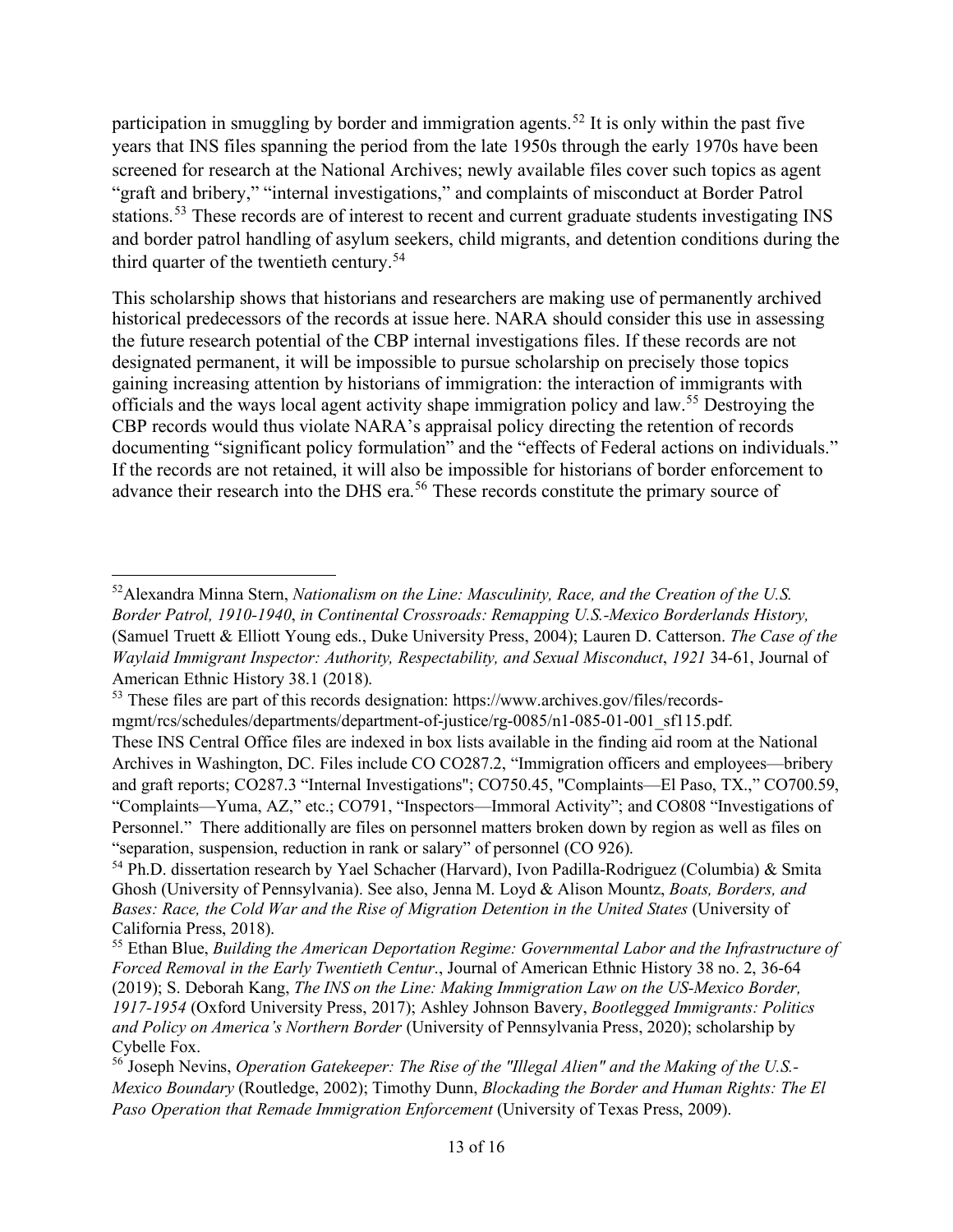information regarding the issue of CBP misconduct. Without them, an entire chapter of CBP history would be erased from the public record. The records should be retained permanently.

\*\*\*\*\*\*\*\*

We urge the National Archives and Records Administration to reject the proposed records schedule and permanently retain all documents relevant to CBP's internal accountability. The destruction of the relevant documents on this timeline does not account for deep failures of accountability mechanisms at CBP, a history of impunity for even the most egregious abuses at the agency, or the need to review a young agency's records. As described above, many of the records in this schedule have significant legal, research, and historical value. They cut to the core concern plaguing the nation's largest law enforcement agency—impunity for abuse. Based on these considerations, the records warrant continued preservation.

Thank you for your attention to our comments.

Respectfully submitted,

AFRICAN AMERICAN MINISTERS IN ACTION AFRICAN COMMUNITIES TOGETHER AL OTRO LADO ALLIANCE SAN DIEGO AMERICAN CIVIL LIBERTIES UNION OF ARIZONA AMERICAN CIVIL LIBERTIES UNION OF MAINE AMERICAN CIVIL LIBERTIES UNION OF MICHIGAN AMERICAN CIVIL LIBERTIES UNION OF NEW HAMPSHIRE AMERICAN CIVIL LIBERTIES UNION OF NEW MEXICO AMERICAN CIVIL LIBERTIES UNION OF SAN DIEGO AND IMPERIAL COUNTIES AMERICAN CIVIL LIBERTIES UNION OF TEXAS, BORDER RIGHTS CENTER AMERICAN CIVIL LIBERTIES UNION OF VERMONT AMERICAN CIVIL LIBERTIES UNION OF WASHINGTON AMERICAN HISTORICAL ASSOCIATION AMERICAN IMMIGRATION COUNCIL AMERICAN IMMIGRATION LAWYERS ASSOCIATION AMERICAN OVERSIGHT ARCHIVISTS ROUND TABLE OF METROPOLITAN NEW YORK, INC. ARIZONA JUSTICE FOR OUR NEIGHBORS ASIAN PACIFIC INSTITUTE ON GENDER-BASED VIOLENCE ASISTA IMMIGRATION ASSISTANCE BLACK ALLIANCE FOR JUST IMMIGRATION (BAJI) BORDER ANGELS BORDERLINKS CENTER FOR BIOLOGICAL DIVERSITY CHURCH WORLD SERVICE CITIZENS FOR RESPONSIBILITY AND ETHICS IN WASHINGTON COALICIÓN DE DERECHOS HUMANOS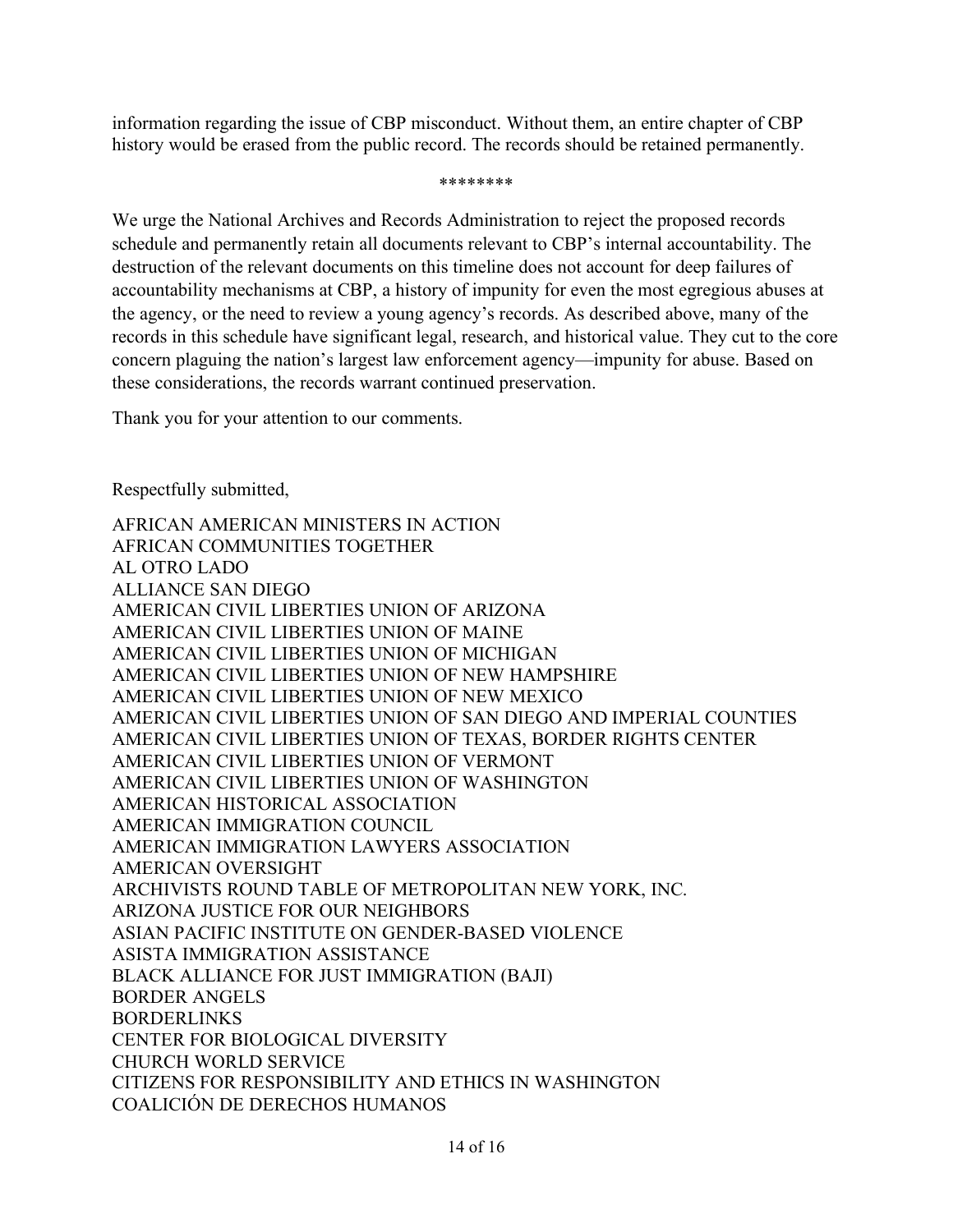CONCERNED ARCHIVISTS ALLIANCE COUNCIL ON AMERICAN-ISLAMIC RELATIONS, SAN DIEGO DEFENDERS OF WILDLIFE DEMAND PROGRESS DEPORTATION RESEARCH CLINIC, BUFFETT INSTITUTE OF GLOBAL AFFAIRS, NORTHWESTERN UNIVERSITY DIOCESAN MIGRANT & REFUGEE SERVICES, INC. DISCIPLES REFUGEE & IMMIGRATION MINISTRIES END STREAMLINE COALITION EVANGELICAL LUTHERAN CHURCH IN AMERICA FIRST CHRISTIAN CHURCH (DISCIPLES OF CHRIST) FLORENCE IMMIGRANT & REFUGEE RIGHTS PROJECT FORDHAM LAW SCHOOL FEERICK CENTER FOR SOCIAL JUSTICE FREE GOVERNMENT INFORMATION (FGI) GOVERNMENT ACCOUNTABILITY PROJECT GOVERNMENT INFORMATION WATCH HOPE BORDER INSTITUTE HUMAN RIGHTS WATCH IMAGINE NO KAGES INDEPENDENT LIBRARY PROFESSIONAL INDIVISIBLE SAN DIEGO PERSIST INSTITUTE FOR THE STUDY OF INTERNATIONAL MIGRATION, GEORGETOWN UNIVERSITY JUST FUTURES LAW KIDS IN NEED OF DEFENSE KINO BORDER INITIATIVE LA UNION DEL PUEBLO ENTERO (LUPE) LATIN AMERICA WORKING GROUP (LAWG) LEAGUE OF WOMEN VOTERS OF THE UNITED STATES LOS ANGELES CENTER FOR LAW AND JUSTICE MADREAN ARCHIPELAGO WILDLIFE CENTER MENNONITE CENTRAL COMMITTEE U.S. WASHINGTON OFFICE MUCKROCK NATIONAL COALITION FOR HISTORY NATIONAL IMMIGRANT JUSTICE CENTER NATIONAL IMMIGRATION LAW CENTER NATIONAL IMMIGRATION PROJECT OF THE NATIONAL LAWYERS GUILD NATIONAL SECURITY COUNSELORS NO MORE DEATHS/NO MAS MUERTES NORTHERN ARIZONA IMMIGRATION LEGAL SERVICES NORTHWEST IMMIGRANT RIGHTS PROJECT OPEN THE GOVERNMENT PRESERVATION OF ELECTRONIC GOVERNMENT INFORMATION PROJECT (PEGI) PROJECT ON GOVERNMENT OVERSIGHT REFUGEE AND IMMIGRANT CENTER FOR EDUCATION AND LEGAL SERVICES (RAICES)